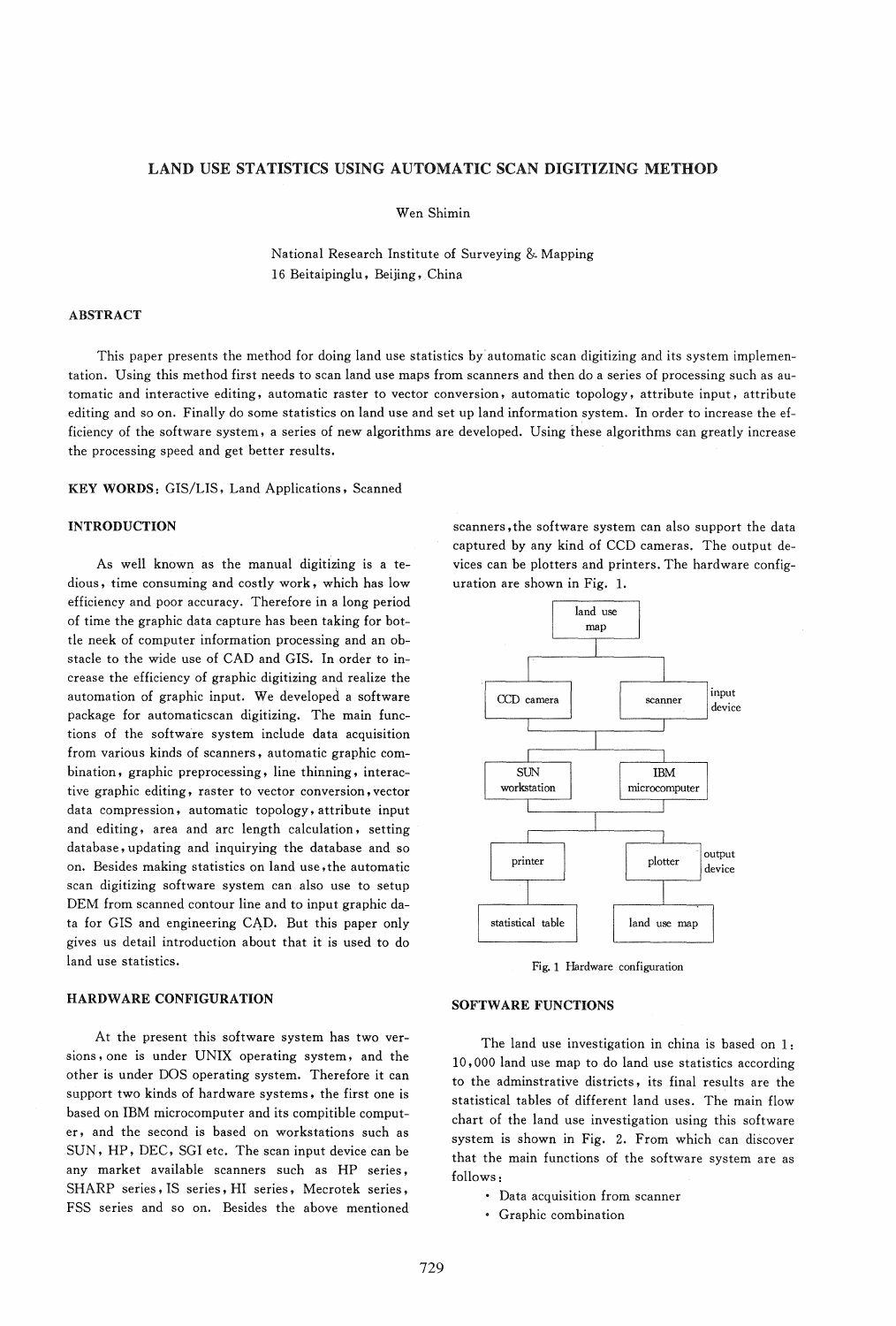

Fig, 2 Flow chart of the system

- Graphic preprocessing
- Interactive graphic editing
- Line thinning
- Raster to vector conversion
- Automatic topology
- Area calculation
- Arc length calculation
- Database management system
- System function call

The above mentioned functions of the system are introduced in details as follows.

### Data Acquisition from Scanner

In this software system we have developed many interface softwares for various kinds of scanning input devices, so at present it can support many kinds of scanners such as HP series scanner, SHARP scanner, IS series scanner, FSS series scanner, HI series scanner and Mecrotek scanner and so on, which are stored graphic file in one of the formats such as TIF, PCX, PIC, IMG and so on. Addtionally it can also support any kind of the CCD cameras, but if the CCD camera is used for graphic input device, binarization and data compression must be done before using this software system to process.

## Automatic Graphic Combination

Because scanners are different, the scanning sizes of scanners are also different. The minimum is A4 and the maximum is AO. The large size scanner can directly scan a full map sheet, but the small size scanner must scan the full map sheet block by block, so we developed an automatic graphic combination software. In order to do graphic combination, four control points are need to select in each block, and then each block separately carry out its coordinate transformation (include displacement, rotation and scale transformation), after the coordinate transformation and window clipping they can be combined two by two. The scheme of the automatic combination of two blocks is shown in -Fig. 3. Therefore using graphic combination can digitize the full sheet map with small size scanner.



Fig. 3 Scheme of graphic combination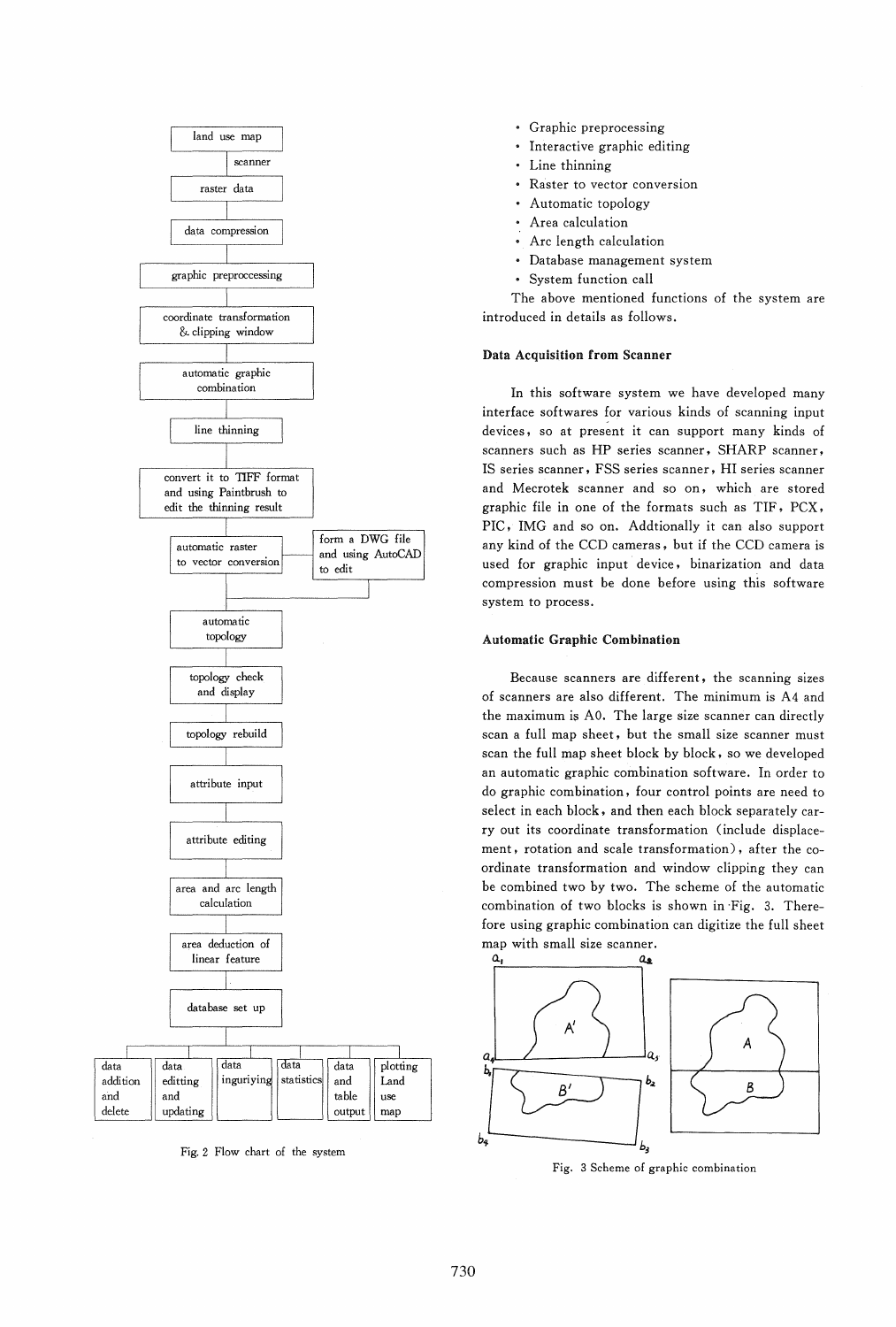### Graphic Preprocessing

Because most originals for scanning are not so ideai, so the linework scanned from the orignals may exist many broken lines, stains and voids, etc. For this reason the thinning result may distort. So it is necessary to carry out preprocessing, which mainly include the following contents: automatic joining of broken lines, stain removing, void filling and line smoothing etc. All of the above mentioned preprocessing are automatic. Although the preprocessing can reduce a lot of editing work, it can not replace the interactive editing completely.

## Interactive Graphic Editing

Because the graphic preprocessing can not deal with large area line adhesion and line broken, additionally it can not add lines and texts too. So the system must have some interactive editing functions. As long as the system have more powerful graphic editing functions, it can reach more practicable.

The graphic interactive editing software in this scan digitizing software system include two parts. one is the graphic interactive editing for raster data, the other is for vector data. In this software package we have developed two interface softwares for Paintbrush software package, and the graphic editing for raster data is performed by Paintbrush. As known as the Paintbrush has very powerful image editing functions such as image zoom in, zoom out, overall roaming, addtionally it can add and delete lines, curves and texts. Besides the above functions it can also do image enhancement, image filtering and noise removing and so on. As long as using the interface software converts the original data or the raster data after line thinning to the graphic formats that Paintbrush can read such as PCX and TIF graphic formats, and then the raster graphic can be edited in Paintbrush. After editing using another interface software can convert the edited graphic to raster data. So the graphic interactive editing for raster data in the system is very powerful and practicable. Besides that in the system the vector graphic are edited with AutoCAD. For this reason we developed some standard interface software for generating graphic file DWG of AutoCAD. using the interface software can convert the vector graphic to DWG file, and then vector graphic can be edited in AutoCAD. Because this software system adopt two standard software package Paintbrush and Auto-CAD to do graphic editing, they make the graphic editing functions more powerful.

# Line Thinning

Because the scanned lines have a certain width before line thinning. In order to do line following, the

scanned lines must be thinned frist. The lines after thinning are the single connected lines, which usually maintain the central lines of their original lines. No matter what kind of method we take to do the line thinning process, whose basic principle is that the thinning process is carried out symmetrically from four directions of up, down, left and right and the process must maintain the continuous states of the original lines. In our software system a knowledge based line thinning method is adopted, which first needs to set up expert knowledge and decision table for line thinning. Then the decision system can determine whether a point is deleted or sustained according to the situation of its eight neighbors. Using this method can greatly increase the efficiency of line thinning. The land use map after thinning is shown in Fig. 6, whose scale is 1:10,000.

#### Automatic Raster to Vector Conversion

Generally the graphic data can be divided into two classes such as raster data and vector data. Both of them have advantages and disadvantages. For instance the rasterized graphic data are easy to do display and overlay, but it is difficult to do editing and it usually need more space to store, on the contrary the vector data are easy to edit and only need less space to store. Additionally the raster to vector conversion is needed in both of the land use statistics and the automatic scan digitizing of contour line map. Therefore the raster to vector conversion software is one of the key softwares in our package. Raster to vector conversion software performs the line following from the thinned raster data, and finally it can convert the rasterized graphic data to vector data. The first thing to do in the process of raster to vector conversion is to determine the nodes, then the line tracing starts from one node and finds the next point on the line through searching its eight neighbors, as shown in Fig 4, until reaches the end point of



Fig. 4 Eghit neighboring points of point P

the line. So a series of direction codes of the vector lines are generated, because the land use map and contour line map containing many curves, In this kind of maps storing vector data in direction codes can save a lot of disk space than storing x, y coordinates directly. So in our system the direction codes is used to represent vector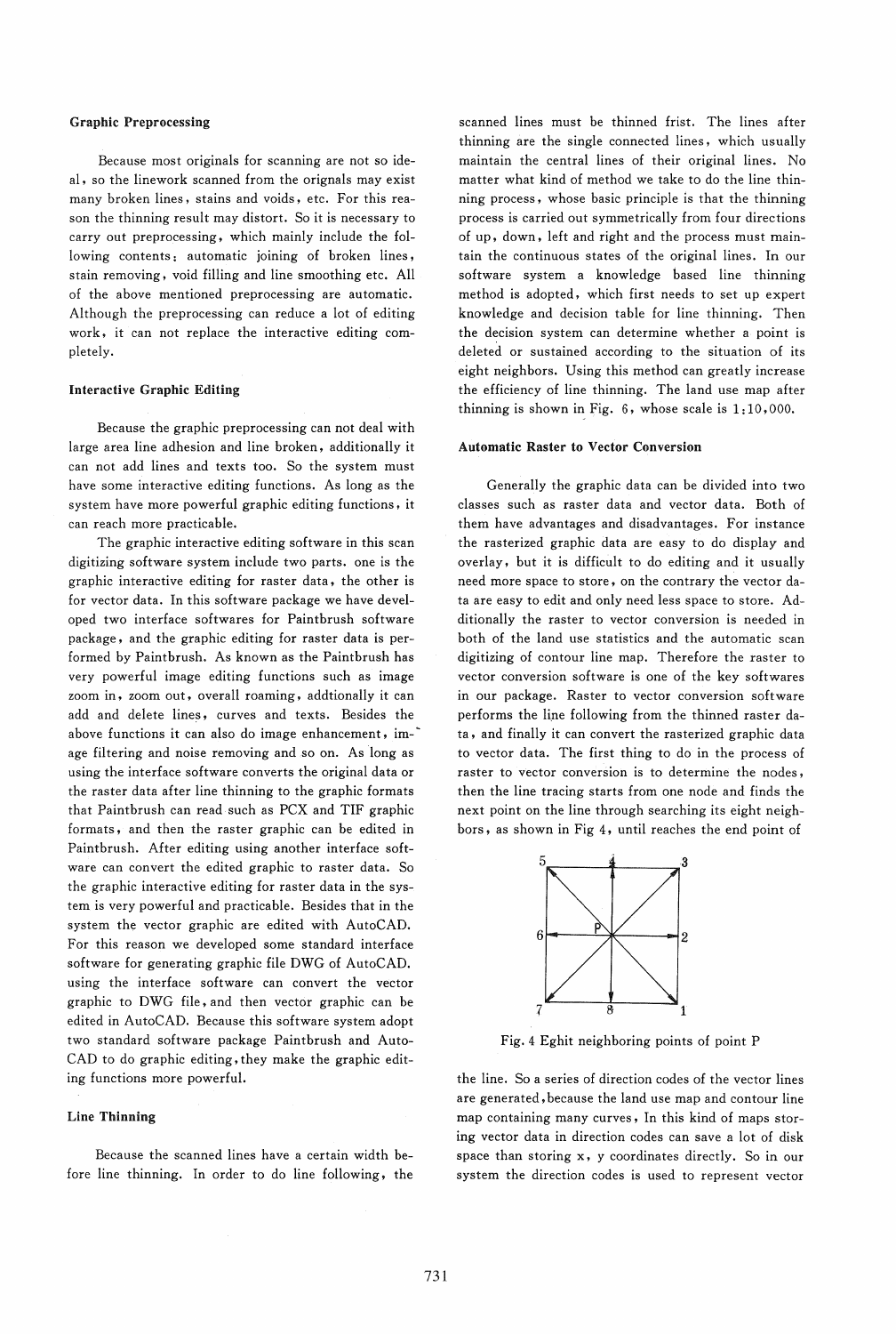data. Because the direction codes formed by raster to vector conversion are presented point by point, there are many superfluous points in the straight line such as



Fig. 5 Comparsion of two compression method

the curve line (1) in Fig. 5. Therefore if the map has more straight lines than curves, the data can be further compressed. For this reason two data compression methods are developed in this system. one is the compression with fidelity, The other is the thresholding compression. The former one is simply maintaining the start point and end point, at the same time deleting the middle points so it can maintain the fidelity of the original line. But latter compression method just sustains the points beyond the threshold value and deletes all the points un er the threshold value, no matter what the points are middle points and end points. So using this method can remove the small shake in vector data and can also straighten the line. The curve line (2) and (3) are the scheme of the compression results using the above mentioned methods.

Using the interface software in the package can convert the vector data derived from the raster to vector conversion and compression into the graphic file DWG of AutoCAD,so that the graphic can be loaded and edited in.AutoCAD.

## Automatic Topology

Because the land use map after line following is just a series of unstructured arcs, which do not have any relationships among them. Additionally all the nodes, arcs and polygons in the map do not set up any relationships too. But if we want to do land use statistics, the first thing to do is to set up the spatial relationship of nodes, arcs and polygons that is the topology relationship. Only the topology is set up, the land use statistics is possible and at the same time which can provide good data structure for GIS setting up.

Automatic topology is based on the arc data generated from line following. then set up the topology of nodes, arcs and ploygons and form a kind of topological data structure. This paper presents a new method for topology -- the direction coding topological method, which is based on the conventional methods and combined the characteristics of scanning vector data. using this method can greatly increase the efficiency of topology.

Addtionally there are some subsidiary softwares for building topology such as topological checking software, topological rebuilding software and topological display software and so on. Using these softwares can be test which part of the map is not suit to set up topology. and then display them with marks, so that we can edit and correct them, finally the system can rebuild the topology.

# Area Calculation

After the line thinning, line following and automatic topology, the topological relationship among the nodes, arcs and polygons is already set up. But the attributes of polygons and arcs do not know. At the present the common attribute input method is that using a manual digitizer digitizes a internal point in each polygon and then input the attribute value from the keyboard, finally match the internal coordinates with polygons, and at the same time the attribute and the polygon are combined together. But the main disadvantage of this method is easy to omit and repeat the attribute input. So a new attribute input method is developed in the package, which display each polygon on computer screen automatically, then ask you input its attribute from the keyboard, especically as the lines are very dense you can do local zoom, after one is finished the next polygon will display on the screen, until the attribute input are all finished. In order to check up and modify the attribute, the editing software can automatically display the polygon and its attribute, if the attribute is not correct, inputing a new attribute to replace the old one. So it's very convienient to check up and modify the attribute.

After the attribute inputing finished the area calculation can be carried out. According to the attribute of ploygon we can also do any kind of statistics such as the area statistics based on map sheet and adminstrative district at the same time can output any kind of table reports. Actually the polygon area calculation formula is as the followings:

$$
AREA = \frac{1}{2} \sum_{i=1}^{n} (X_{i+1} - X_i)(Y_{i+1} + Y_i)
$$
 (1)

where:  $n \longrightarrow$  the number of points.

using formula (1) can directly calculate the area of polygon which contains many islands. This formula are very suittable to calculate the area of polygon which already has set up the topology.

when making land use statistics using this system we already considered map sheet adjustment, project transformation and the deduction of linear features,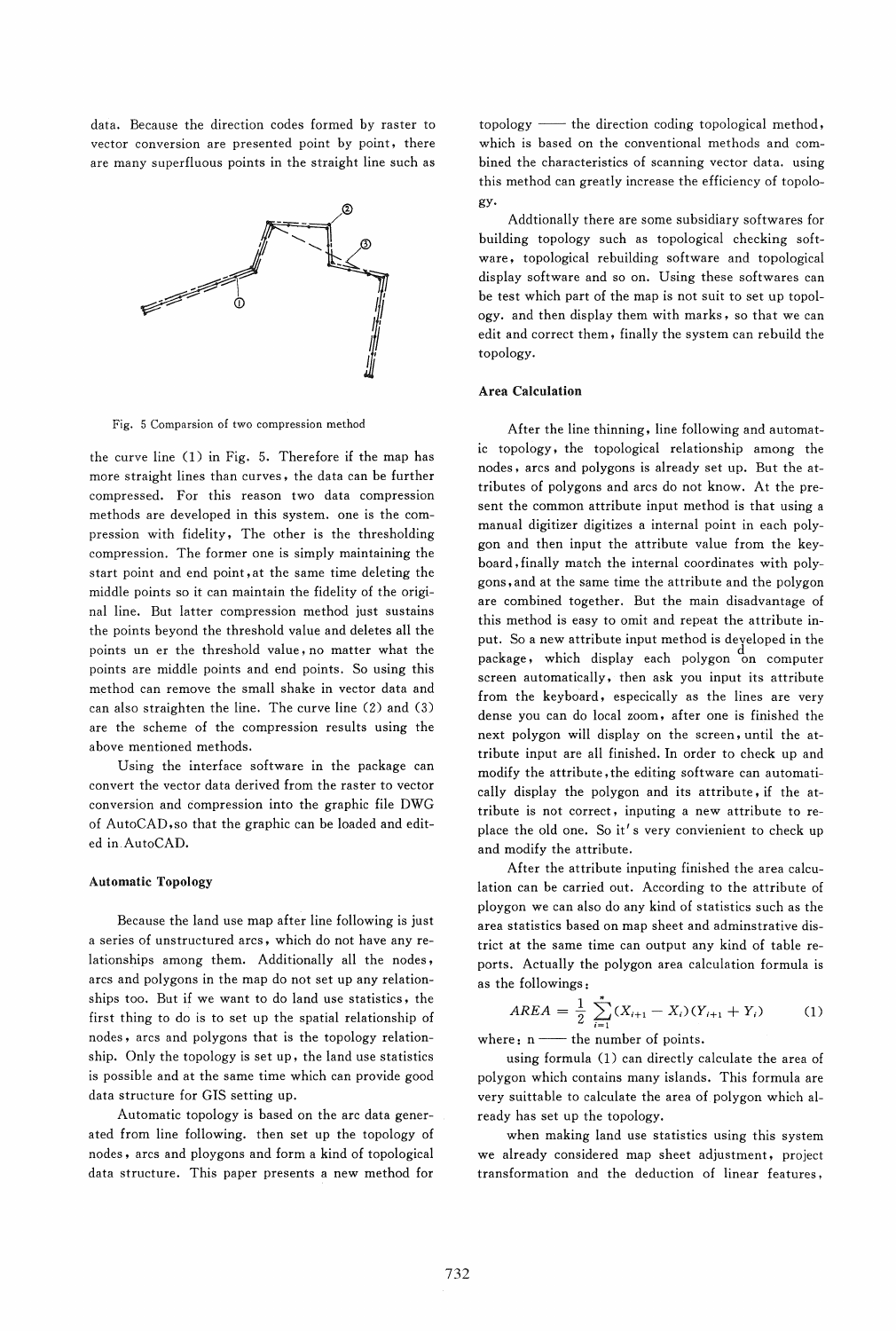etc.

# Arc Length Calculation

In GIS besides the above mentioned area calculation, it's usually needed to calculate the length of the linear ground objects such as roads, rivers and coast lines, etc. The process of length calculation is just like that of the area calculation of polygons. The first thing to do is also the arc attribute inputing, the inputing methods of arc attrbiute and polygon attribute are the same. After attribute inputing is finished, they also need to do attribute checking up and modifying. The only difference is that the arc attribute include line width. Finally the arc length statistics can be carried out according to its attribute value.

### Database Management

In order to manage the land information, we developed a database management system using C language in this software system. Its main characteristics is that the database setting up, database editing, modifing and updating all adopted the full screen interactive input and editing pattern. It is very convenient to use. Addtionally the speeds of making inquiry and statistics are very fast. The interface of the management system is very good, and the functions of the system are powerful, its main functions are as follows:

- the full screen interactive input of data
- data adding, deleting and modifying (adopting the full screen interactive editing pattern)
- data inquirying
- data display and print
- automatic data statistics
- automatic generating of statistical table.

## DOS Command Calling

This software package has a good user interface, all functions of the system can be called directly from the menu, besides that the software system can directly call all DOS commands, all kinds of compilers and editing software, even it can be directly call the application softwares such as AutoCAD and Paintbrush. So it provide very good using and developing enviroments for customer, and good interface for users . At the same time it can greatly enrich the functions of the system.

## EXPERIMENT

Now this software system is successfully used in the digitizing of engineering drawing, contour line map and land use map and so on, using it to do land use statistics is only one of them, the following is the example. One map sheet of 1: 10,000 land use map scanned from large size scanner, after the graghic preprocessing and line thinning, whose thinning result is shown in Fig. 6. From Fig. 7 we can see the vector data that derived from raster to vector conversion. After the automatic topology, the graphic can set up the topoloical relationship, based on this topological relationship we can input the attribute of each polygon and do some land use statistics, Finally we can set up the database for statistical data and do editing, updating, inguirying the database and printing the table.

# **CONCLUSION**

This system adopts the automatic scan digitizing to replace the manual digitizing and realizes the automation of the graphic input. So it can greatly increase the efficiency of digitization. And it can provide a advanced means for the graphic input of land use statistics and GIS.

This software system use Paintbrush and Auto-CAD to do the raster and vector graphic editing, it can greatly increase the efficiency of graphic editing, which makes this system more practicable.

Besides the above mentioned land use statistics, at present the customer can use it to do digitizing for engineering and contour line map.

# **REFERENCE**

- 1. David D. Greenlee, Raster And Vector Proceesing For Scanned Linework
- 2. Vijay Nagasamy, Engineering Drawing Processing and Vectorization System, Computer Vision, Graphic and Image Processing No. 49, 379-397, 1990
- 3. Andreas Illert and lun Yang, Extraction Texts and Symbols from Unstructured Vector Data